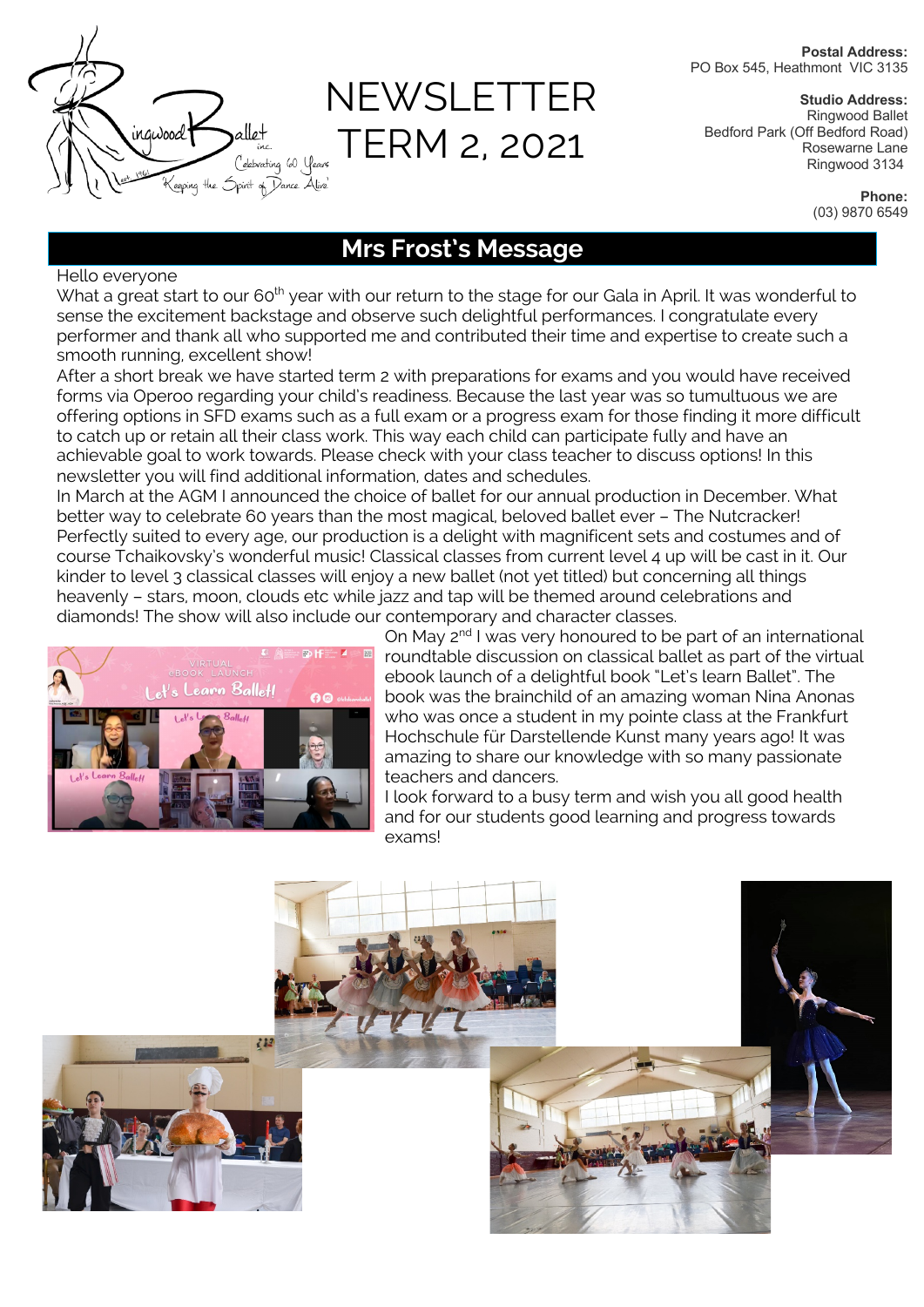## **SFD Masterclasses**

## **Sunday 16th May - Classical Masterclasses Sunday 23rd May - Jazz Masterclasses Sunday 30th May - Tap Masterclasses**

## **Venue : Transit Dance - 64 Dawson St, Brunswick**

(Parking is available along Dawson St)

Timetables for each style can be found on the studio noticeboard.

#### **IMPORTANT HEALTH AND SAFETY INFORMATION : Students should:**

1. Check in using the venue's QR Code upon arrival.

2. Be temperature checked in reception.

3. Stay at home if they have Cold or Flu Symptoms (refunds can be claimed through SFD with a

doctors' certificate or a Covid-19 test)

4. Bring Water bottles and their bags into each studio

The venue has a large green room area that will be supervised with SFD staff where they can warm up and meet their teachers.

**Parents will not be able to accompany students past the reception area.**

## **Students will be escorted out to meet parents outside reception at the end of each Masterclass.**

## **Fundraising**

Term 1 fundraising involved a number of smaller events to start the year, including BBQs at open day and during rehearsals, our Guess the Easter Eggs competition and our raffle which we drew at our 60<sup>th</sup> Gala concert. Congratulations to all winners!

Special thanks must go to our major supporters of the event who generously donated raffle gifts;

Dance Art Croydon https://danceart.com.au/

Alchemy Distillers https://www.alchemydistillers.com/

MDM Dance https://www.mdmdance.com/

Please support these businesses who support us here at RBG.

Thanks also to our BBQ kings – Glen, Vince and Cam - and Lisa Mirtschin and committee for their support on these activities.

For term 2, we will have our Cadbury Chocolate drive – more details to follow soon! We are always looking for helping hands during events, so please let us know if you are able to spare a few hours or would like to support our fundraising through donations.

## **Fundraising Term 2 – Cadbury Chocolates**

The fundraiser for this term is **Cadbury Chocolates**!

We are selling Goody Boxes of variety bars and mixed boxes of Freddo's and Caramello's. Every box contains 60 pieces, so costs \$60 per box.

Boxes can be picked up from the studios or will be given to students during class on the week beginning **10th May 2021** If you are able to take any extra boxes, to sell at workplaces etc, please just let the office know.

Collected money is to be returned by 12<sup>th</sup> June 2021 to the RBG office or you can pay via invoice.

We appreciate your assistance in helping us raise funds for the Ringwood Ballet School.

## **Invoices**

Just a reminder that term 2 invoices are almost due. If you are having any difficulties or wish to organise a payment plan for your fees please feel free to contact the treasurer via email at invoices@ringwoodballet.org.au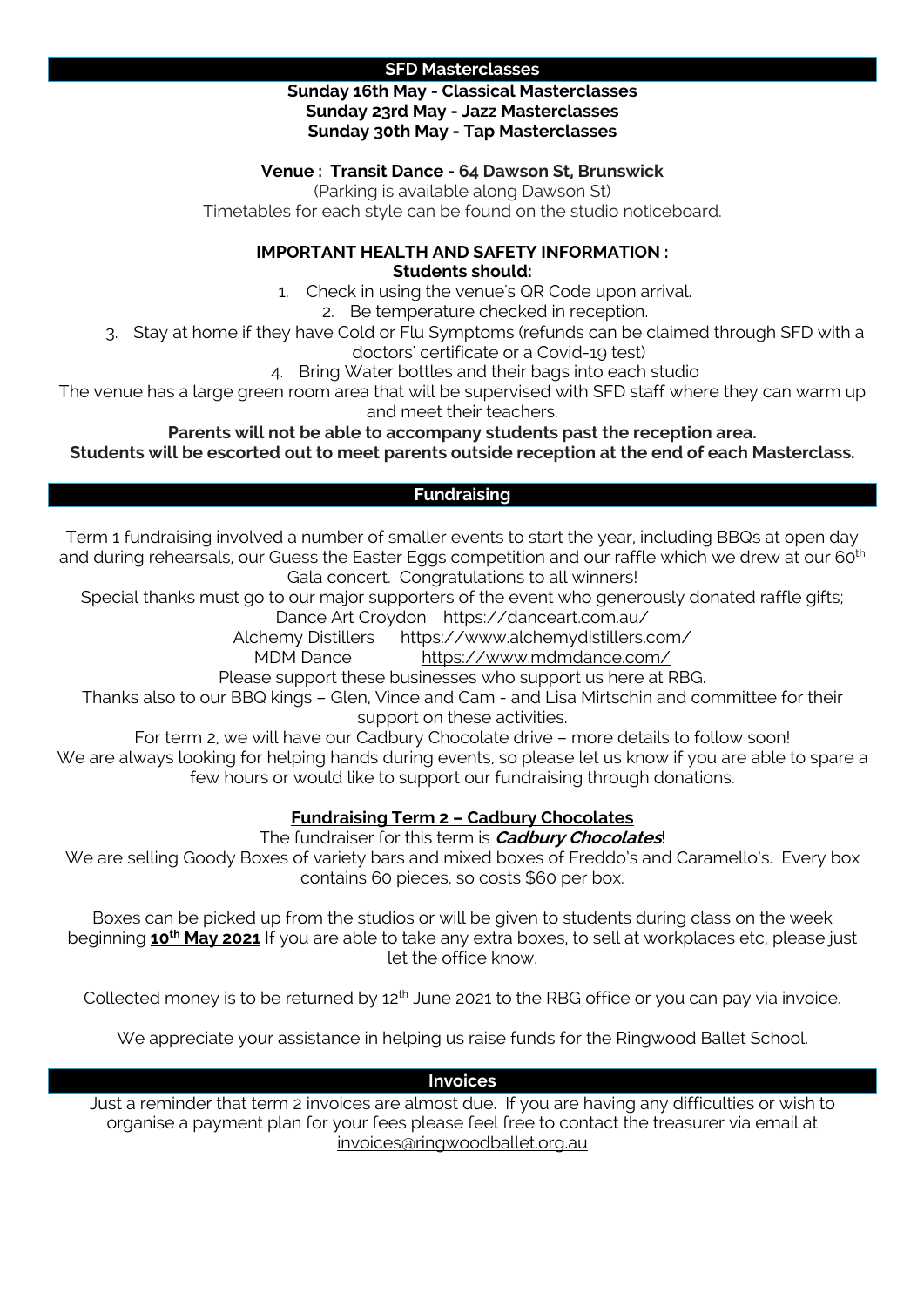## **Help Required WORKING BEE**

We will be having a working bee at the ballet studios on Sunday 20th June 2021, between 10am-4pm. The purpose of the working bee is to give the studios a good clean and tidy prior to the exam period. If you are able to assist during this day, please see the Working Bee List that is up in the ballet foyer. The list sets out what jobs are required, by how many people, and when you would be required. If you have any questions please do not hesitate to email us at office@ringwoodballet.org.au

## **EXAM HELPERS**

Your help would be appreciated during the holiday exam practice days and official exam days, either by providing food or helping supervising children during changeover of classes. A roster of days, times and what sorts of food is required will be available online soon. You can access this with a google doc link that will be emailed out to all families, if you are unable to access this you can come into the office and ask one of the office girls to add your details or contact Cassie Bowman on

## secretary@ringwoodballet.org.au.

\*\*\*Please remember any assistance provided at the working bees or during exam time, goes towards your 4 hours of assistance at the ballet school, and families will be reimbursed their \$50 Maintenance Fee the following term, once assistance has been provided.

## **EXAM CATERING**

Every year the Ringwood Ballet community likes to show their appreciation by not only providing food and refreshments for the (external) examiners, but also for the teachers and helpers during both the holiday classes and exam period - home made soups (minimal added salt) and slices/cake will be needed.

The periods these will be required are: the school holiday classes and mock exams (3 or 5 July and 6, 7, 8, 9, 10, and 11 July), RAD exams (still to be confirmed) and SFD exams (Sundays 18 and 25 July and 1

August).

If you are interested in showing off a favourite family recipe for soup or a special slice/cake please email the Secretary, (secretary@ringwoodballet.org.au), suggesting which period would suit you best as well as the type of soup/slice/cake (if possible). Please bear in mind that we will need to take into account dietary requirements and that soups that are not too spicy are preferred, especially during the exam periods.

Further details regarding dates and arrangements will be distributed to respondents once numbers and other requirements are known, and lists will be put up showing 'gaps' where further volunteers are needed.

## **Scenery Help – What is this and what does it involve?**

Each year we need volunteers to assist with scenery for our annual concert. There are three main areas where parents can assist, as:

Stage crew,

Painting and repair of sets and backdrops, and

• Helping move scenery for rehearsals and to and from the Karralyka.

This year we are really needing extra people to put up their had to assist as we have had a number of long term 'crew' move on as their children have now finished dancing.

Geoff Kitchen, our Scenery Co-ordinator, has put together detailed information about what is involved in assisting in each area with our scenery for the concert. This information was sent out via Operoo and is also up in the studios on the noticeboard. If you think you could assist in any way please contact

Geoff via email gwkitchen@optusnet.com.au .

Looking forward to your response and assistance!

## **RBG Committee 2021**

I would like to welcome our new committee for 2021, which was appointed at our AGM in March. The current 2021 committee are as follows:

**President:** Carolyn Callanan **Secretary:** Cassie Bowman

**Vice President:**Jo Floyd **Treasurer:**Jodie Kilworth

**General Committee:** Simone Morgante, Alison Little-Hales, Karalyn McDonald, Cathy Davidson, Michelle Tilden, Andrea Halden

I would like to take this time to welcome a new members Michelle Tilden and Andrea Halden to our committee. I would also like to thank our outgoing members Caitlin Bryson who is stepping down from the committee but still assisting us as part of our stage crew. If you have any questions for any of our committee members please do not hesitate to contact us, our details are listed at the studio on the noticeboard.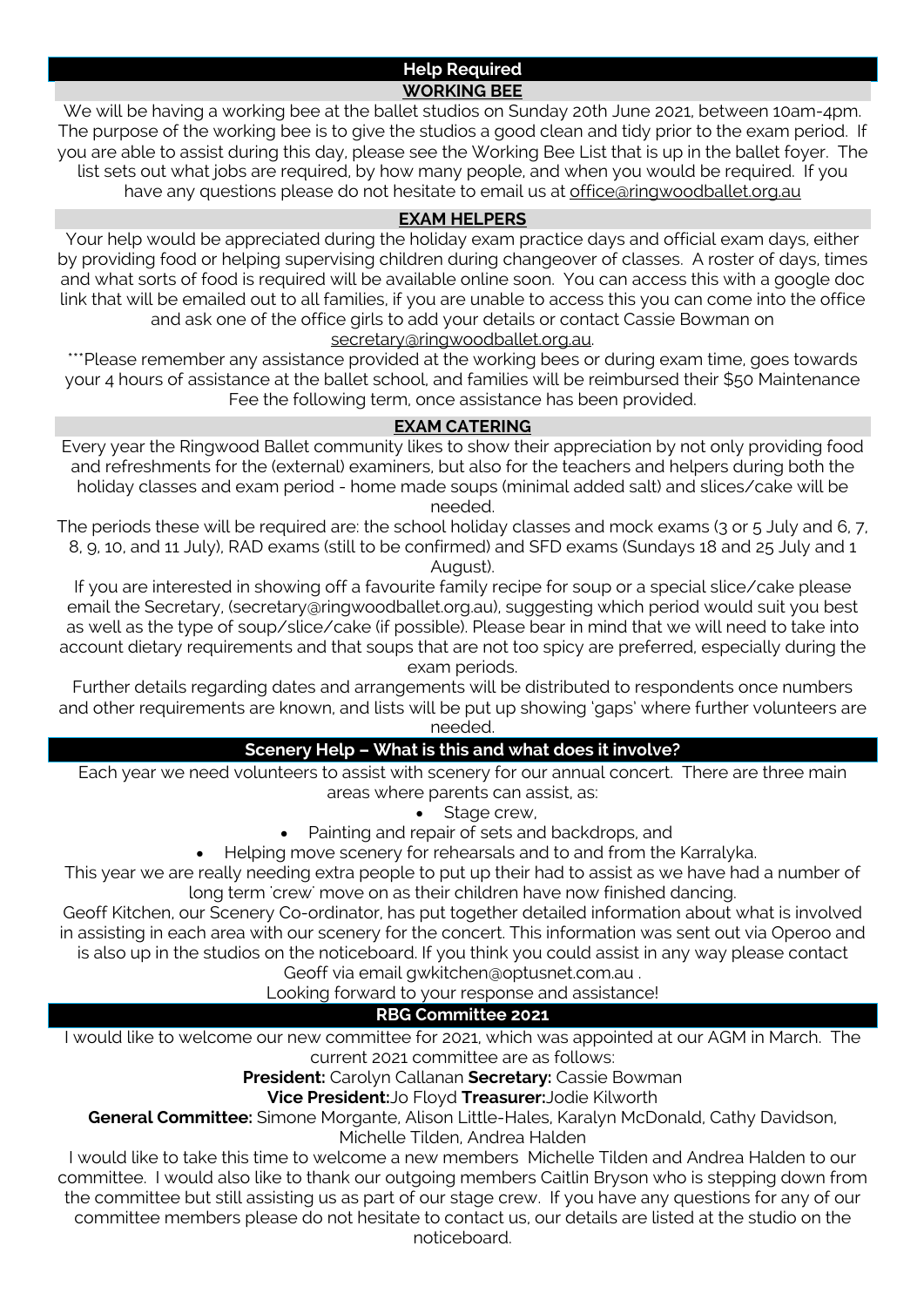#### **Competition Dress Rehearsal**

This will be held on Sunday 20 June from 9.30 a.m. to approx. 4 p.m.in the neighbouring Community Centre hall. A timetable will follow soon. All students and families are welcome to watch – we as for a gold coin donation to help cover costs.

#### **Snacks for sale at the Studios**

We are now selling food items such as chips, muesli bars and Instant noodles, which range in price from .50c to \$1 in case student forget their snacks or get hungry.

## **HOLIDAY EXAM PREP SCHEDULE**

**SENIOR LEVELS -SFD 6-7-8-9 AND RAD GD 6-7-8 DATES: SAT 3/7/21 & MON 5/7/21**

#### **SFD JAZZ AND TAP LEVEL 6**

2.15-3.30 TAP 6 3.30-3.45 BREAK  $3.45 - 5.00$  JAZZ 6

#### **RAD GD. 6 AND SFD JAZZ/TAP LEVEL 7**

9.30-10.45 TAP 7<br>10.45-11.00 BREA 10.45-11.00 BREAK 11.00-12.15 JAZZ 7 12.15-1.00 LUNCH 1.00-2.45 GRADE 6

#### **RAD GD. 7 AND SFD JAZZ/TAP LEVEL 8**

#### **JUNIOR LEVELS SFD CLASSICAL 1-6 AND JAZZ/TAP 1-5 (NO LEVEL 4P) DATES: TUESDAY 6 JULY TO THURSDAY 8 JULY INCLUSIVE**

#### **LEVEL 1 CLASSICAL – JAZZ AND TAP**  $CAI$  1

| 1.00-2.15 | CLASSIO      |
|-----------|--------------|
| 2.15-2.30 | <b>BREAK</b> |
| 2.30-3.15 | TAP 1        |
| 3.15-3.30 | <b>BREAK</b> |
| 3.30-4.15 | JA77 1       |

#### **LEVEL 2 CLASSICAL – JAZZ AND TAP**

10.15-11.30 CLASSICAL 2 11.30-11.45 BREAK 11.45-12.45 JAZZ 2 12.45-1.30 TAP 2

## **LEVEL 3 CLASSICAL – JAZZ AND TAP**

| CLASSICAL 3  |
|--------------|
| <b>BREAK</b> |
| JAZZ 3       |
| BRFAK        |
| TAP 3        |
|              |

## **LEVEL 4 CLASSICAL – NO JAZZ OR TAP**

11.30-1.00 CLASSICAL 4

**RAD GD. 8 AND SFD JAZZ/TAP 9**

11.00-12.30 GRADE 7 12.30-12.45 BREAK 12.45-2.00 TAP 8 2.00-2.15 BREAK 2.15-3.30 JAZZ 8

9.00-10.45 GRADE 8 10.45-11.00 BREAK 11.00-12.15 TAP 9 12.15-12.30 BREAK 12.30-2.00 JAZZ 9

#### **LEVEL 5 CLASSICAL – LEVEL 4 JAZZ AND TAP**

1.30-2.30 JAZZ 4 2.30-2.45 BREAK 2.45-4.15 CLASSICAL 5 4.15-4.30 BREAK 4.30-5.45 TAP 4

## **LEVEL 6 CLASSICAL – LEVEL 5 JAZZ AND**

**TAP**

| 1.30-2.30     | TAP <sub>5</sub>   |
|---------------|--------------------|
| $2.30 - 2.45$ | <b>BRFAK</b>       |
| 2.45-4.00     | JAZZ 5             |
| 4.00-4.15     | <b>BRFAK</b>       |
| 4.15-5.45     | <b>CLASSICAL 6</b> |
|               |                    |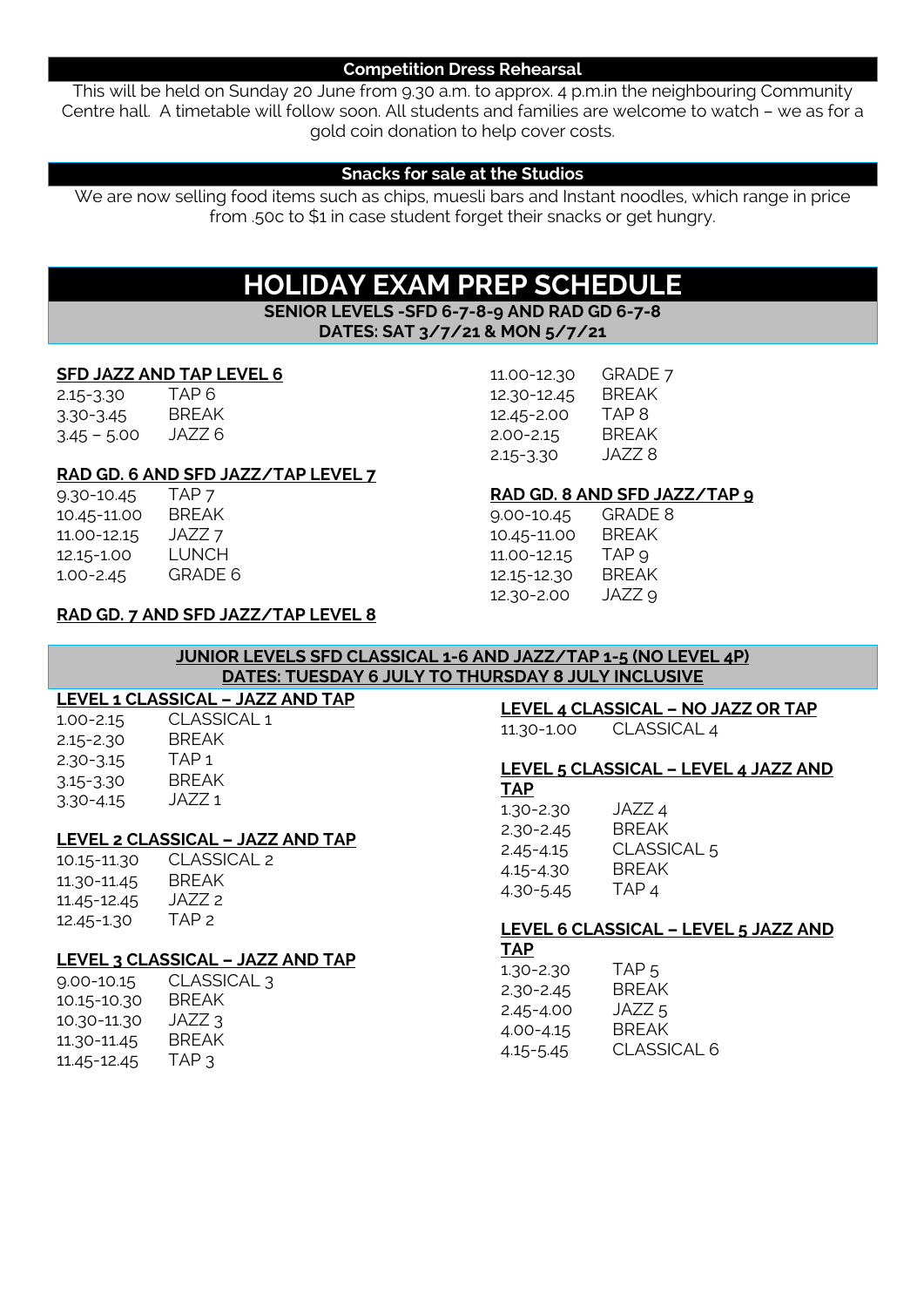## **EXAM INFORMATION**

#### **Mock Exams**

**All** CLASSICAL exam candidates are required to do a mock exam which is run exactly like an exam and we set aside 3 days to cover all the exam groups. They have not yet been timetabled but will be conducted on :

> **FRIDAY 9 JULY** - SFD CLASSICAL LEVELS 4-5-6 **SATURDAY 10 JULY** - RAD HIGHER GRADES 6-7-8 **SUNDAY 11 JULY -** SFD CLASSICAL LEVELS 1-2-3

> > **Exam Dates:**

## **RAD EXAMS:**

We have requested dates between Monday19 and Friday 23 July for the RAD Higher Grades but cannot confirm we will get these dates until they contact us.

#### **SFD EXAMS:**

These dates have been confirmed but a timetable with exact times cannot be worked out until we have all the entries back.

Below is a list of days – examiners to be confirmed

## **SUNDAY 18TH JULY**

ALL JAZZ LEVELS

**SUNDAY 25TH JULY** CLASSICAL 1-2-3

TAP 4-5-6-7

**SUNDAY 1ST AUGUST**

CLASSICAL 4 -5-6

TAP 1-2-3-8-9

## **Uniform Requirements for Examinations**

## **CLASSICAL SFD LEVEL 1 (Girls)**

We provide an aqua leotard and circle skirt and ballet pink ankle socks for each candidate. THEY WILL NOT BE WEARING TIGHTS! We will fit each child before her mock exam and she will wear a beautiful fresh leotard both for the mock exam and for her examination. Hair will be worn in crossed plaits over the crown of the head with aqua bows (we provide these as well). **You need to provide pink ballet slippers with elastic over the instep, and flesh coloured ballet undies** (available from the dance shops) – no "normal" undies are permitted as they are visible.

## **CLASSICAL SFD LEVEL 2 (Girls)**

We provide a lilac leotard and circle skirt. We will fit each child before the mock exam and she will wear a beautiful fresh leotard both for the mock exam and for her examination. You need to provide the correct ballet tights (pink not flesh) and ballet slippers with elastic over the instep (as worn in class). If you wish you may also provide flesh ballet undies (normal underwear is not permitted as it is visible). Hair is to be immaculately groomed in a FLAT bun just behind the crown of the head (the top should just be visible from the front. We will provide a flower comb so no other decorations are to be worn.



## **CLASSICAL LEVELS 1-2 (Boys)**

We will provide navy lycra shorts. You need to provide white short sleeve leotard or close fitting T shirt (Tucked in) –– white ballet shoes with white elastic over instep - white socks.

## **CLASSICAL SFD LEVELS 3-6 (Girls)**

We have a full set of exam leotards for girls (provided from a grant we received several years ago). If your child is taking one of these levels we will fit her before her mock exam and she will wear a beautiful fresh leotard both for the mock exam and for her examination. Level 3 and 4 will wear lilac and levels 5 and 6 purple. You will still need to provide new clean ballet shoes with elastic over the instep and pink ballet tights.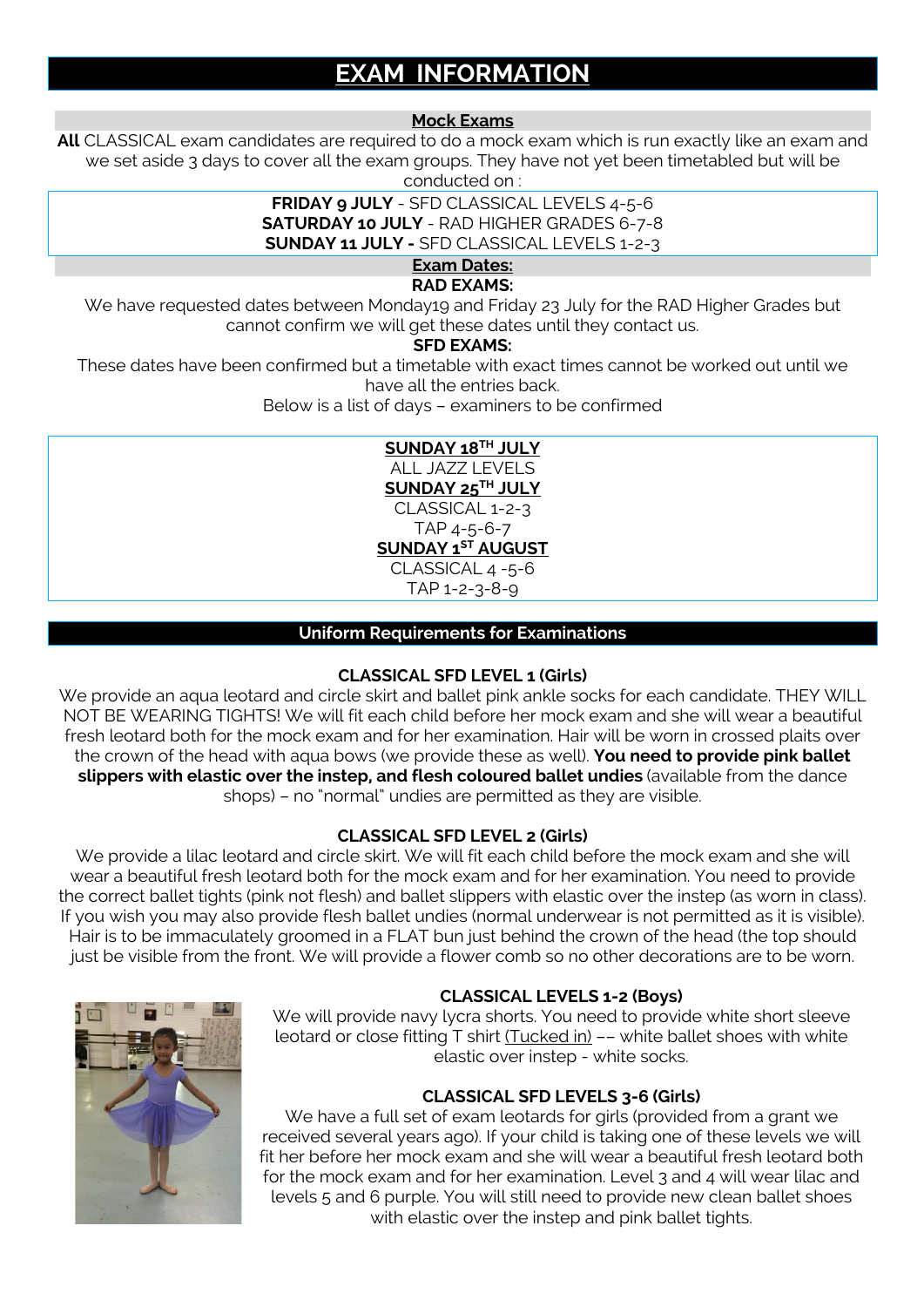## **CLASSICAL 3 UPWARDS (Boys)**

You will need to provide Navy footless tights/well fitted leggings, white cap sleeve leotard – white ballet shoes and white socks. Once boys start wearing tights they also need a support belt -Energeticks do make smaller sizes for younger males.

## **RAD HIGHER GRADES 6-7 (Girls)**

Students provide their own navy thick strap camisole leotard- Pink ballet tights – pink ballet slippers with elastic/ribbons (check with Mrs Frost) - black canvas Cuban heeled Character shoes. We will provide navy chiffon skirts and black character skirts as well as the long silk scarves.

## **RAD GRADE 8 (Girls)**

Navy leotard any style may be worn that is flattering and well fitted (please check with Mrs Frost)- Pink ballet tights – pink ballet slippers with elastic- black canvas Cuban heeled Character shoes We will provide navy chiffon skirts and black character skirts as well as the long silk scarves.

## **JAZZ AND TAP (Girls)**

**Levels 1-5:** Cobalt Blue, sleeveless, gathered front Leotard, Light tan tights (Energetiks matt – mocha matt or fiesta matt tan) – tan tap shoes –Tan jazz shoes ( full or split sole) – plain black hot pants (Energetiks brand) for jazz only - Plain Black tap skirt for tap **Levels 6-9:** as above but with the double strap cobalt blue leotard

## **JAZZ AND TAP (Boys)**

A black and cobalt leotard will be provided by RBG – black bike shorts for junior boys – black ¾ tights for seniors – black ankle socks and black tap or jazz shoes. Black Jazz pants are **not** permitted in any examinations.

## **GROOMING:**

Hair must be immaculately groomed (use gel and hairspray to tame wisps) off the face – no fringes – in a bun or crossed plaits. NO decoration to be included – we will provide the correct hair decoration on the day. It is the responsibility of the parent to ensure that the correct hair pins and nets are provided – RBG does not provide these items for you. The fine French pins are useless so please don't waste your money buying them. The medium length thick HAIR PINS (NOT BOBBY PINS) can be found in some chemists and at Target. Hairnets must match as closely as possible the hair colour – fine bun nets are not usually successful as they are too small – large fine nets for children with very fine – or not much – hair and slumber nets for those with lots of heavy hair are recommended and can be found in most chemists or once again at places such as Target, Big W and some supermarkets. BUNS SHOULD BE FLAT AND NOT PROTRUDE OUT FROM THE HEAD WHICH DISTORTS THE LINE OF THE NECK AND HEAD. We also have hair pins, bobby pins and hair nets for sale through the office – please ask! **Boy's hair** must be neatly groomed and not distracting – long hair may need to be secured with a headband.

**A NOTE ABOUT SHOES: new shoes have got to be worn in and must fit closely – "room to grow" is not only detrimental to safe dance but also prevents staff or the examiner from seeing the correct use of the feet thus likely to affect the final outcome of the exam. New shoes MUST be worn for the mock exam and classes leading up to the exam so if buying do so now! This includes ballet shoes, character shoes, jazz and tap shoes!**

## **Examination Day**

**Due to the need to avoid crowding we require parents/carers to bring their dancer in and then to leave the premises and return when the exam ends to collect.**

**RAD higher grade examinations** are conducted on week days so students will need to be excused from school for their examination. This is the responsibility of the parent to arrange. We have requested between Monday 19 July and Friday 23 July as our preferred dates but this cannot be confirmed until Mrs Frost receives the running sheets. Exams often run early and there is nothing worse for a child than to be rushed into the room unprepared because he/she arrived late. Therefore candidates must arrive at the studio **45 minutes to 1 hour** before the start of his/her exam with all uniform requirements and the hair already correctly groomed if possible. If you expect us to groom the hair you will need to arrive as early as possible (minimum 1 hour before the exam). Do not expect us or another mother to provide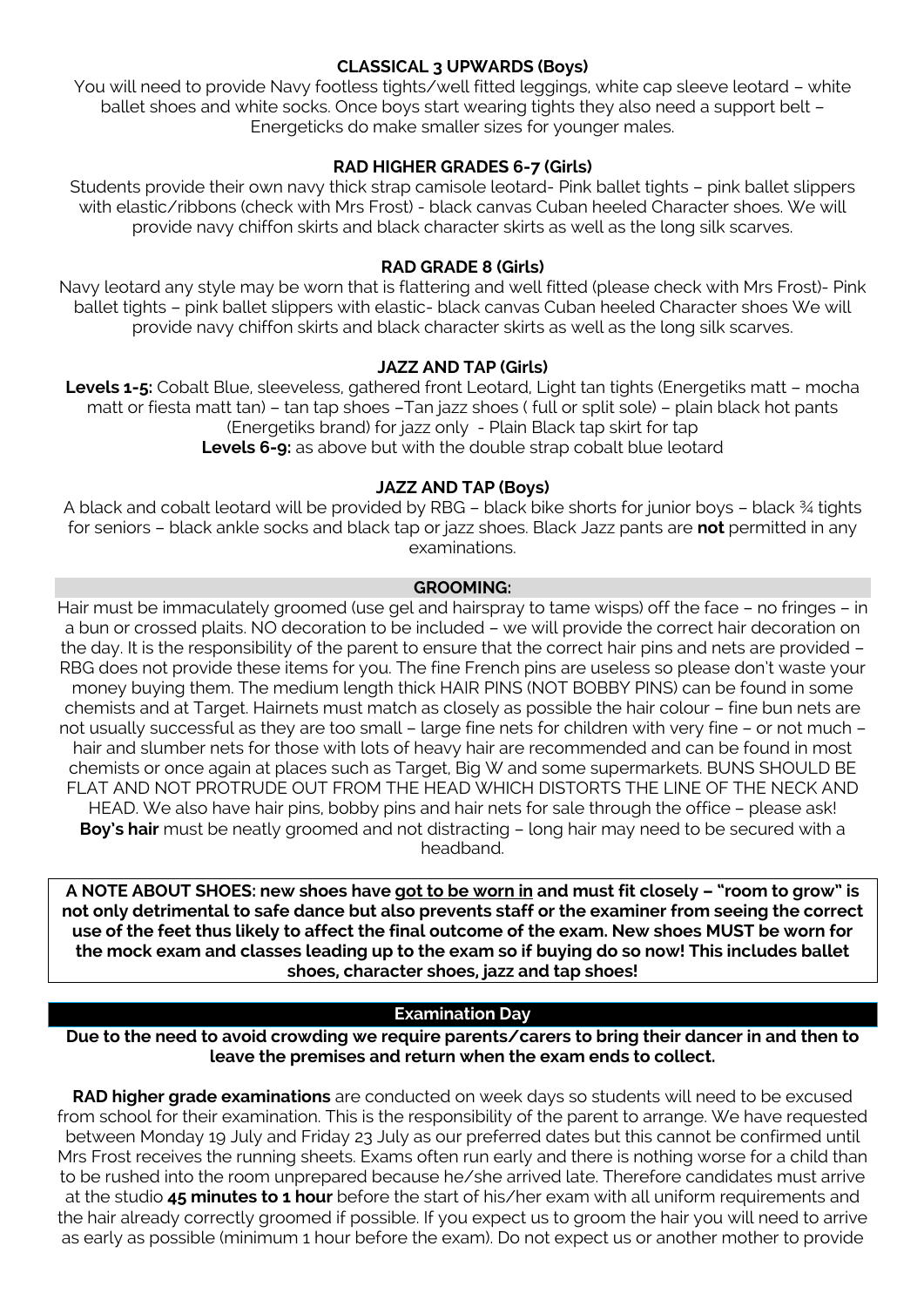your child with the required items and due to Covid we cannot allow sharing of personal items. As a parent you can help your child by encouraging a calm approach and reiterating that this is something to look forward to not something to fear. Having all their uniform requirements in hand and ensuring cleanliness and perfect fit will make the child feel special and supported. Once at the studio Mrs Frost and the teaching staff will be there for each candidate – and will do all that is possible to ensure their exam is a special occasion. We want the candidates to value the whole experience and remind you that the greatest value is to found in the motivation and commitment over the whole year not just in the end result or mark achieved on the day.

**SFD Examinations** due to the inclusion of classical levels there will be a large entry. The dates have been confirmed and details can be found elsewhere in this newsletter. You will receive exact times once we have all entries in and a running order. It is the responsibility of the parent to ensure the day is kept free for this occasion. Exams often run early and there is nothing worse for a child than to be rushed into the room unprepared because he/she arrived late. Therefore candidates are required to arrive at the studio **60 minutes for classical and 45 minutes for jazz and tap** before the start of his/her exam with all uniform requirements and the hair already correctly groomed if possible. If this is not possible the candidate should bring all his/her hair things with (see grooming above) and it will be done at the studio – but you need to allow more time for this so must arrive at least one hour before. Do not expect us or another mother to provide your child with the required items and due to Covid we cannot allow sharing of personal items. The candidates will then be warmed up thoroughly and encouraged to feel confident and ready for the examination. As in previous years both studio 1 and studio 2 will be used for exams so all warm ups and changing must be done in studio 3. As a parent you can help your child by encouraging a calm approach and reiterating that this is something to look forward to not something to fear. Having all their uniform requirements in hand and ensuring cleanliness and perfect fit will make the child feel special and supported. Once at the studio the teaching staff will be there for each candidate – and will do all that is possible to ensure their exam is a special occasion. We want the candidates to value the whole experience and remind you that the greatest value is to found in the motivation and commitment over the whole year not just in the end result or mark achieved on the day.

#### **Presentation of Certificates and Badges**

Every exam candidate will be given their result and their report as soon as they are received by Mrs Frost. Their Certificate and a RBG badge will be presented formally at the Presentation Evening – September  $4<sup>th</sup>$  2021

#### **Assessments**

Our level 4P and Pre primary students will be offered an assessment to ensure readiness to move up into the next level. We will announce exact dates and times as soon as we can, to coincide with the exam period. The information and permission slips will be sent out through caremonkey as soon as possible. All those who are entered for an assessment are required to follow the same processes outlined above for examinations and to wear the same uniform etc. The arrival time for all styles is **45 minutes** before the scheduled start of the assessment so that candidates can be warmed up and made to feel confident and special before entering the studio. Each candidate will be issued with an assessment report as well as a badge. These will be presented at the Presentation Evening on September  $4<sup>th</sup>$  2021

## **Assessment Fee - \$28 per style.**



www.danceart.com.au clare@danceart.com.au

Manager

Croydon, Vic, 3136

Tel: 03 9723 1416<br>Fax: 03 9724 9673